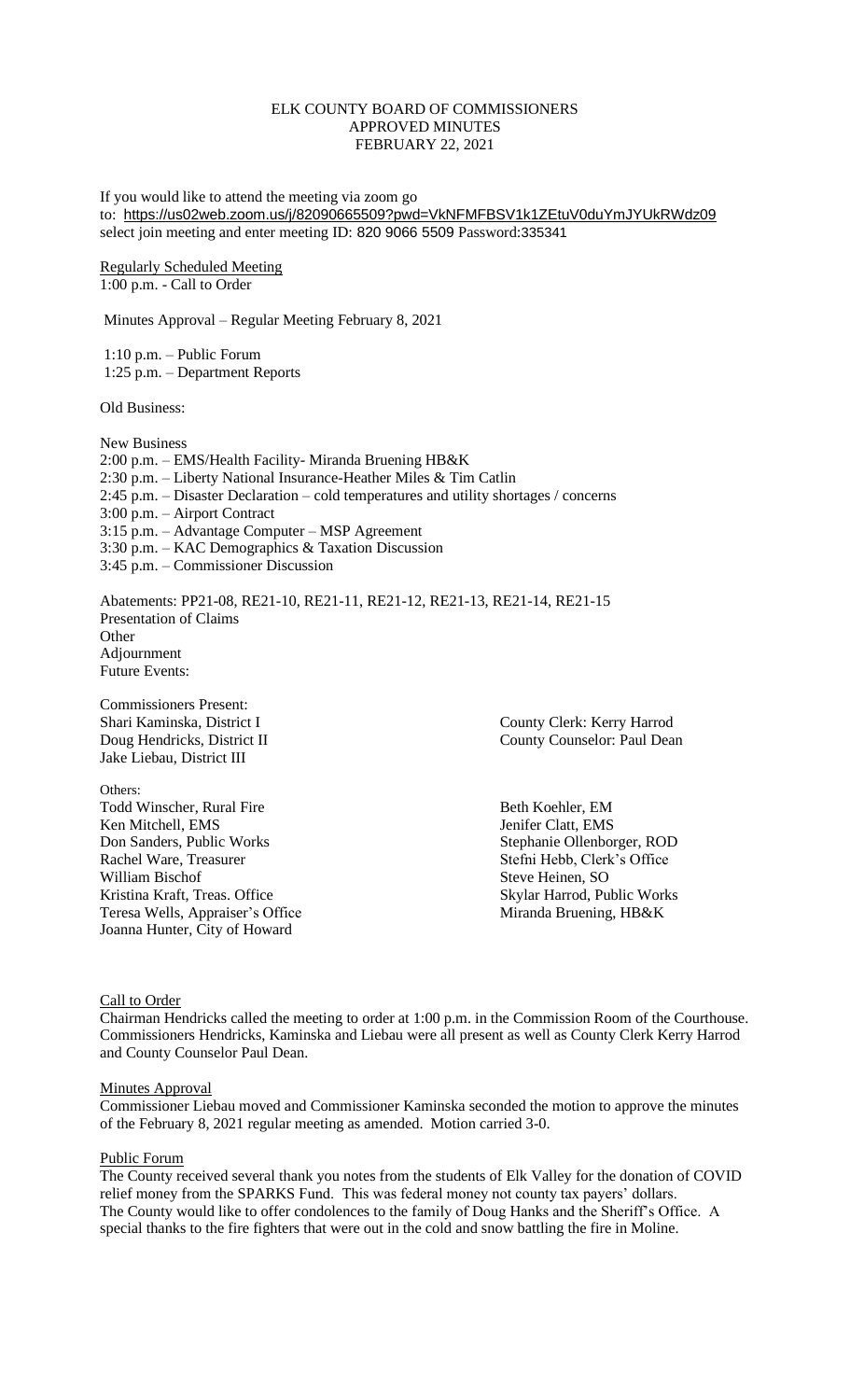# EMS

Ken Mitchell presented the monthly report for January. The EMS department had 25 runs with collections totaling \$17,026.02.

## Register of Deeds

Stephanie Ollenborger handed in the monthly report for January. They had a total of 35 instruments recorded and a total deposit of \$1,884.75.

## Emergency Management

Beth Koehler stated she was contacted by Brian Plymesser the operations manager of the windfarm regarding donations to the rural fire department. Mrs. Koehler and Todd Winscher came up with three items to submit to Mr. Plymesser. A pump for \$10,000, a drone for \$4,000 and nozzles for \$3,000. Mrs. Koehler will start doing some emergency action plan drills at the courthouse. The week of March 1<sup>st</sup>-5<sup>th</sup> is weather awareness week. The next LEPC meeting will be held in April.

## Public Works

## Road

Don Sanders stated the Federal Fund Exchange has been approve in the amount of \$32,162.47 on a 90/10 split. Commissioner Kaminska moved and Commissioner Liebau seconded the motion to execute the Federal Fund Exchange Agreement. Motion carried 3-0. The bridge on Road 18 north of Rock is to be started today. This project will be 50 days working time and 80 days closed. Mr. Sanders said the road department had some minor equipment issues last week but all are repaired now.

# Noxious Weed

Dalton Smith was hired today to work in the Noxious Weed Department.

## Maintenance

The office remodel is almost complete in the Register of Deeds Office. Don Sanders stated the counter tops and counters have been installed.

## Sheriff

Two quotes for a new copy/fax machine were presented. The quotes will be further discussed at the next meeting.

## Disaster Resolution

Beth Koehler presented a resolution providing for a state of local disaster emergency for Elk County. Commissioner Kaminska moved and Commissioner Liebau seconded the motion to approve Resolution 21-03 proclaiming a local disaster emergency for the county due to the winter storm. Motion carried 3-0. Airport Contract

Beth Koehler presented a list of airport rules of use. Discussion was had regarding the airport and rules that the county could impose. No action was taken at this time.

## Advantage Computer -MSP Agreement

Kerry Harrod presented the MSP Agreement from Advantage Computer. Commissioner Kaminska moved and Commissioner Liebau seconded the motion to approve the support agreement with Advantage Computer Systems for a 1-year agreement in the amount of \$7,920.00. Motion carried 3-0.

## County Attorney

Jill Gillett stated an individual contacted her office with a complaint. Mrs. Gillett stated she has interviewed the County Clerk, Sheriff, Commissioners, and the County Counselor. Mrs. Gillett can not find any facts to back up the individuals claim. There have been no violations of the Kansas Open Meetings Act. A letter stating the findings will be sent to the Attorney General's Office along with everyone that was interviewed. Mrs. Gillett requested that the flags be flown at half-mast for Doug Hanks funeral on Wednesday, February 24, 2021. Commissioner Liebau moved and Commissioner Kaminska seconded the motion to approve the flags fly at half-mast for Doug Hanks funeral on Wednesday, February 24, 2021. Motion carried 3-0.

## Close of the Courthouse

Commissioner Kaminska moved and Commissioner Liebau seconded the motion to close the courthouse on Wednesday in observance of the funeral service for Doug Hanks from 11:00 a.m. to 1:00 p.m. Motion carried 3-0.

## EMS/Health Facility

Miranda Bruening with HB&K stated she will visit the construction site on the first Tuesday of every month at 2:00 p.m. starting in April 2021. Kerry Harrod will send in the request for project exemption certificate to the Department of Revenue. Discussion was had regarding how the facility is going to be paid for. Mrs. Bruening stated a 25 KW natural gas generator will cost \$23,000 and a 30 KW diesel power generator will cost \$29,000, both of these generators will run the items requested. The building plans will be changed to reflect installation of a natural gas generator at a later time. Discussion was had